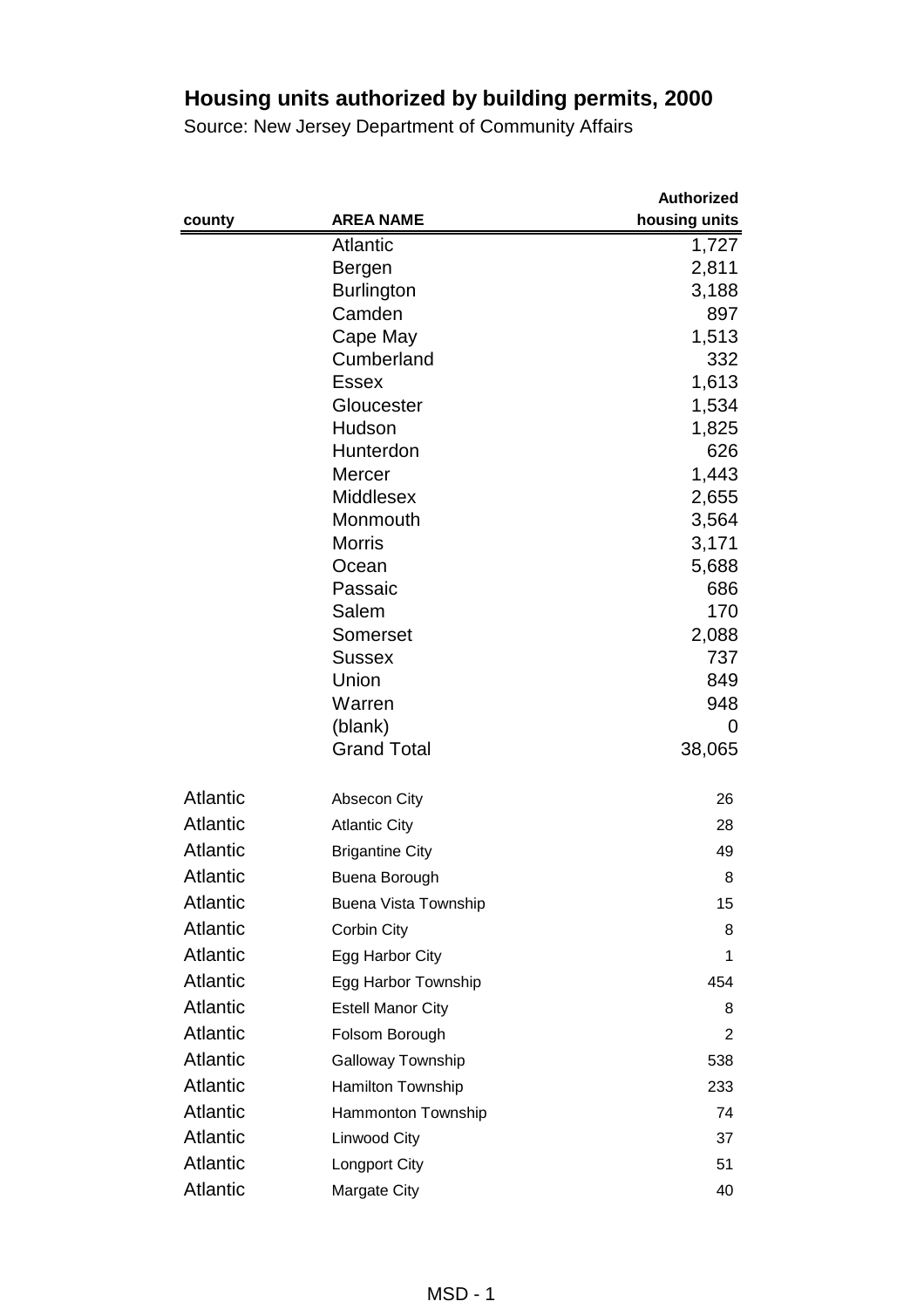|                 |                                 | <b>Authorized</b> |
|-----------------|---------------------------------|-------------------|
| county          | <b>AREA NAME</b>                | housing units     |
| <b>Atlantic</b> | <b>Mullica City</b>             | 21                |
| <b>Atlantic</b> | Northfield City                 | 70                |
| <b>Atlantic</b> | Pleasantville City              | 35                |
| <b>Atlantic</b> | Port Republic City              | 4                 |
| <b>Atlantic</b> | <b>Somers Point City</b>        | 8                 |
| <b>Atlantic</b> | <b>Ventnor City</b>             | 10                |
| <b>Atlantic</b> | <b>Weymouth Township</b>        | 7                 |
| Bergen          | Allendale Borough               | 8                 |
| Bergen          | Alpine Borough                  | 15                |
| Bergen          | Bergenfield Borough             | 4                 |
| Bergen          | Bogota Borough                  | 0                 |
| Bergen          | Carlstadt Borough               | 13                |
| Bergen          | Cliffside Park Borough          | 24                |
| Bergen          | Closter Borough                 | 17                |
| Bergen          | Cresskill Borough               | 16                |
| Bergen          | Demarest Borough                | 8                 |
| Bergen          | Dumont Borough                  | 4                 |
| Bergen          | Elmwood Park Borough            | 10                |
| Bergen          | East Rutherford Borough         | 2                 |
| Bergen          | Edgewater Borough               | 548               |
| Bergen          | <b>Emerson Borough</b>          | 6                 |
| Bergen          | <b>Englewood City</b>           | 2                 |
| Bergen          | <b>Englewood Cliffs Borough</b> | 31                |
| Bergen          | Fair Lawn Borough               | 13                |
| Bergen          | <b>Fairview Borough</b>         | 26                |
| Bergen          | Fort Lee Borough                | 593               |
| Bergen          | Franklin Lakes Borough          | 47                |
| Bergen          | <b>Garfield City</b>            | 16                |
| Bergen          | Glen Rock Borough               | 0                 |
| Bergen          | <b>Hackensack City</b>          | 324               |
| Bergen          | Harrington Park Borough         | 4                 |
| Bergen          | Hasbrouck Heights Borough       | 4                 |
| Bergen          | Haworth Borough                 | 2                 |
| Bergen          | Hillsdale Borough               | 12                |
| Bergen          | Ho-Ho-Kus Borough               | 7                 |
| Bergen          | Leonia Borough                  | 0                 |
| Bergen          | Little Ferry Borough            | 8                 |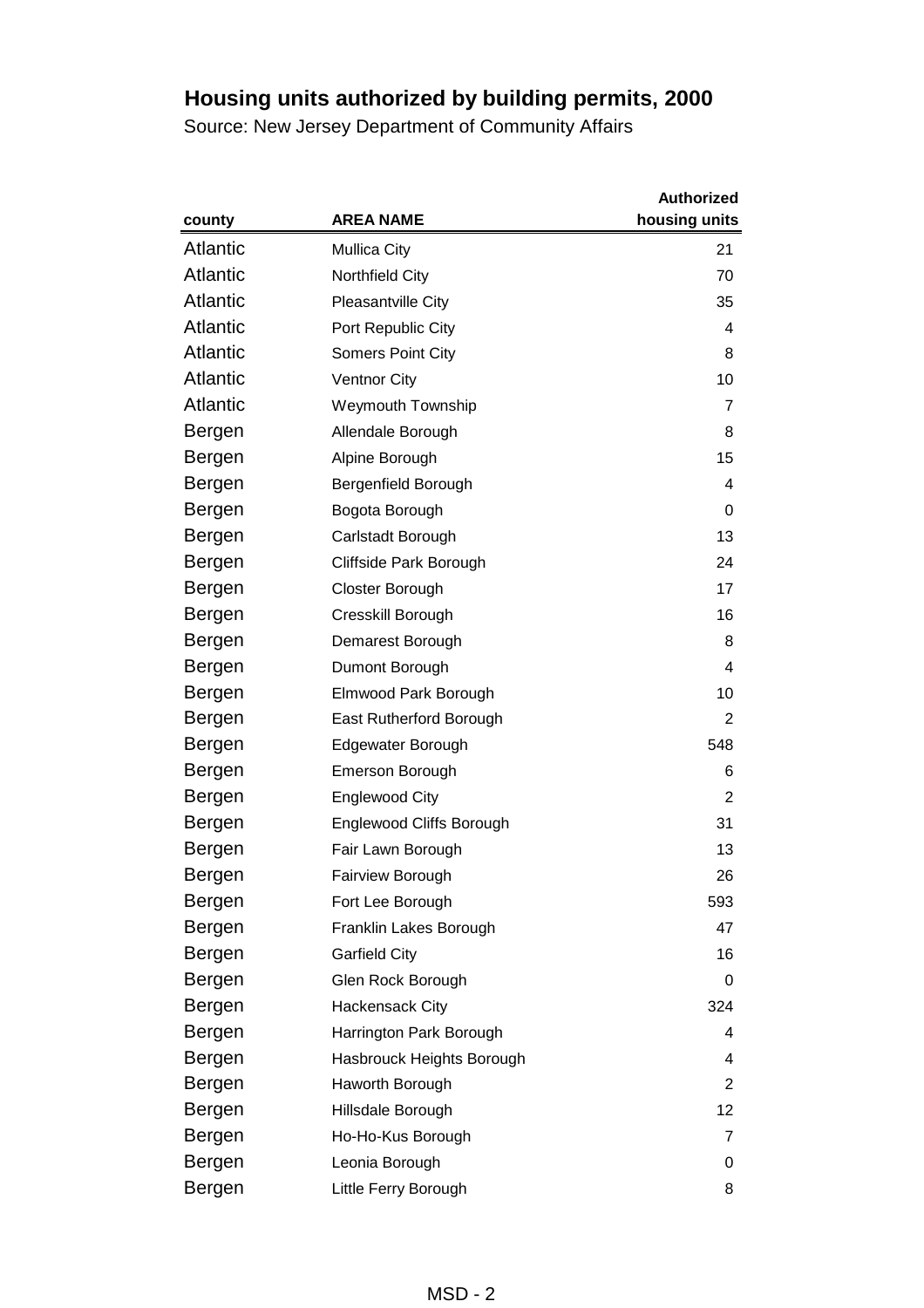|        |                            | <b>Authorized</b> |
|--------|----------------------------|-------------------|
| county | <b>AREA NAME</b>           | housing units     |
| Bergen | Lodi Borough               | 22                |
| Bergen | Lyndhurst Township         | 9                 |
| Bergen | Mahwah Township            | 87                |
| Bergen | Maywood Borough            | 4                 |
| Bergen | Midland Park Borough       | 1                 |
| Bergen | Montvale Borough           | 39                |
| Bergen | Moonachie Borough          | 0                 |
| Bergen | New Milford Borough        | 2                 |
| Bergen | North Arlington Borough    | 18                |
| Bergen | Northvale Borough          | 13                |
| Bergen | Norwood Borough            | 102               |
| Bergen | Oakland Borough            | 84                |
| Bergen | Old Tappan Borough         | 22                |
| Bergen | Oradell Borough            | $\overline{2}$    |
| Bergen | Palisades Park Borough     | 146               |
| Bergen | Paramus Borough            | 65                |
| Bergen | Park Ridge Borough         | 6                 |
| Bergen | Ramsey Borough             | 25                |
| Bergen | Ridgefield Borough         | 23                |
| Bergen | Ridgefield Park Village    | 1                 |
| Bergen | Ridgewood Village          | 4                 |
| Bergen | River Edge Borough         | 11                |
| Bergen | <b>River Vale Township</b> | 77                |
| Bergen | Rochelle Park Township     | 1                 |
| Bergen | Rockleigh Borough          | 0                 |
| Bergen | Rutherford Borough         | 1                 |
| Bergen | Saddle Brook Township      | 5                 |
| Bergen | Saddle River Borough       | 104               |
| Bergen | South Hackensack Township  | 0                 |
| Bergen | <b>Teaneck Township</b>    | 10                |
| Bergen | <b>Tenafly Borough</b>     | 32                |
| Bergen | <b>Teterboro Borough</b>   | 0                 |
| Bergen | Upper Saddle River Borough | 15                |
| Bergen | <b>Waldwick Borough</b>    | 0                 |
| Bergen | Wallington Borough         | 4                 |
| Bergen | <b>Washington Township</b> | 47                |
| Bergen | Westwood Borough           | 11                |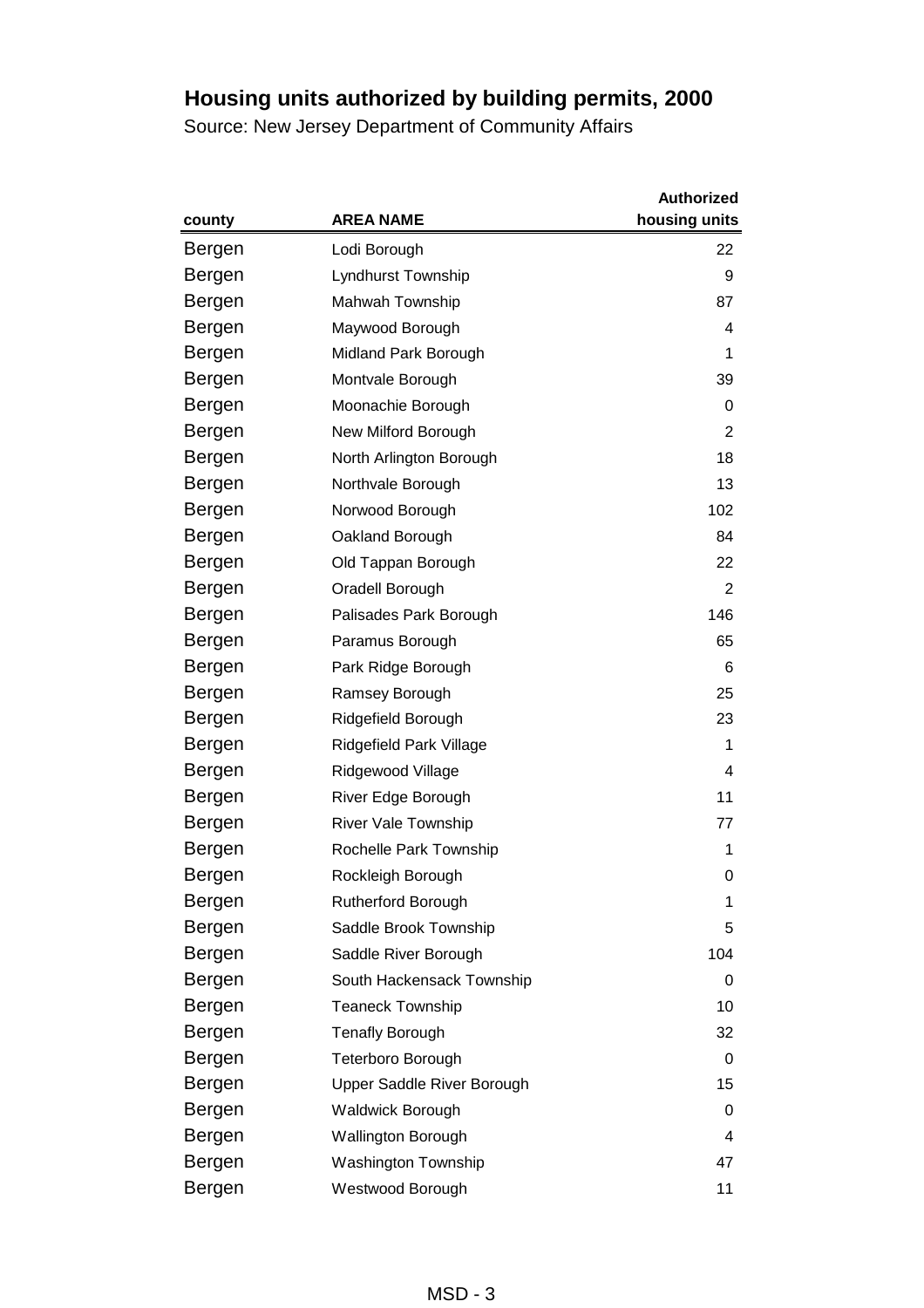|                   |                                | <b>Authorized</b> |
|-------------------|--------------------------------|-------------------|
| county            | <b>AREA NAME</b>               | housing units     |
| Bergen            | Woodcliff Lake Borough         | 17                |
| Bergen            | Wood-Ridge Borough             | 3                 |
| Bergen            | <b>Wyckoff Township</b>        | 34                |
| <b>Burlington</b> | <b>Bass River Township</b>     | 6                 |
| <b>Burlington</b> | <b>Beverly City</b>            | 6                 |
| <b>Burlington</b> | <b>Bordentown City</b>         | 9                 |
| <b>Burlington</b> | <b>Bordentown Township</b>     | 235               |
| <b>Burlington</b> | <b>Burlington City</b>         | 9                 |
| <b>Burlington</b> | <b>Burlington Township</b>     | 278               |
| <b>Burlington</b> | <b>Chesterfield Township</b>   | 32                |
| <b>Burlington</b> | Cinnaminson Township           | 34                |
| <b>Burlington</b> | Delanco Township               | 0                 |
| <b>Burlington</b> | Delran Township                | 79                |
| <b>Burlington</b> | Eastampton Township            | 104               |
| <b>Burlington</b> | <b>Edgewater Park Township</b> | 11                |
| <b>Burlington</b> | Evesham Township               | 461               |
| <b>Burlington</b> | Fieldsboro Borough             | 0                 |
| <b>Burlington</b> | <b>Florence Township</b>       | 110               |
| <b>Burlington</b> | Hainesport Township            | 165               |
| <b>Burlington</b> | <b>Lumberton Township</b>      | 199               |
| <b>Burlington</b> | <b>Mansfield Township</b>      | 372               |
| <b>Burlington</b> | Maple Shade Borough            | 22                |
| <b>Burlington</b> | <b>Medford Township</b>        | 156               |
| Burlington        | Medford Lakes Borough          | 1                 |
| <b>Burlington</b> | Moorestown Township            | 132               |
| <b>Burlington</b> | Mount Holly Township           | 3                 |
| <b>Burlington</b> | Mount Laurel Township          | 266               |
| <b>Burlington</b> | New Hanover Township           | 1                 |
| <b>Burlington</b> | North Hanover Township         | 11                |
| <b>Burlington</b> | Palmyra Borough                | 148               |
| <b>Burlington</b> | Pemberton Borough              | 2                 |
| <b>Burlington</b> | Pemberton Township             | 31                |
| <b>Burlington</b> | Riverside Township             | 3                 |
| <b>Burlington</b> | Riverton Borough               | 1                 |
| <b>Burlington</b> | Shamong Township               | 18                |
| <b>Burlington</b> | Southampton Township           | 71                |
| <b>Burlington</b> | Springfield Township           | 22                |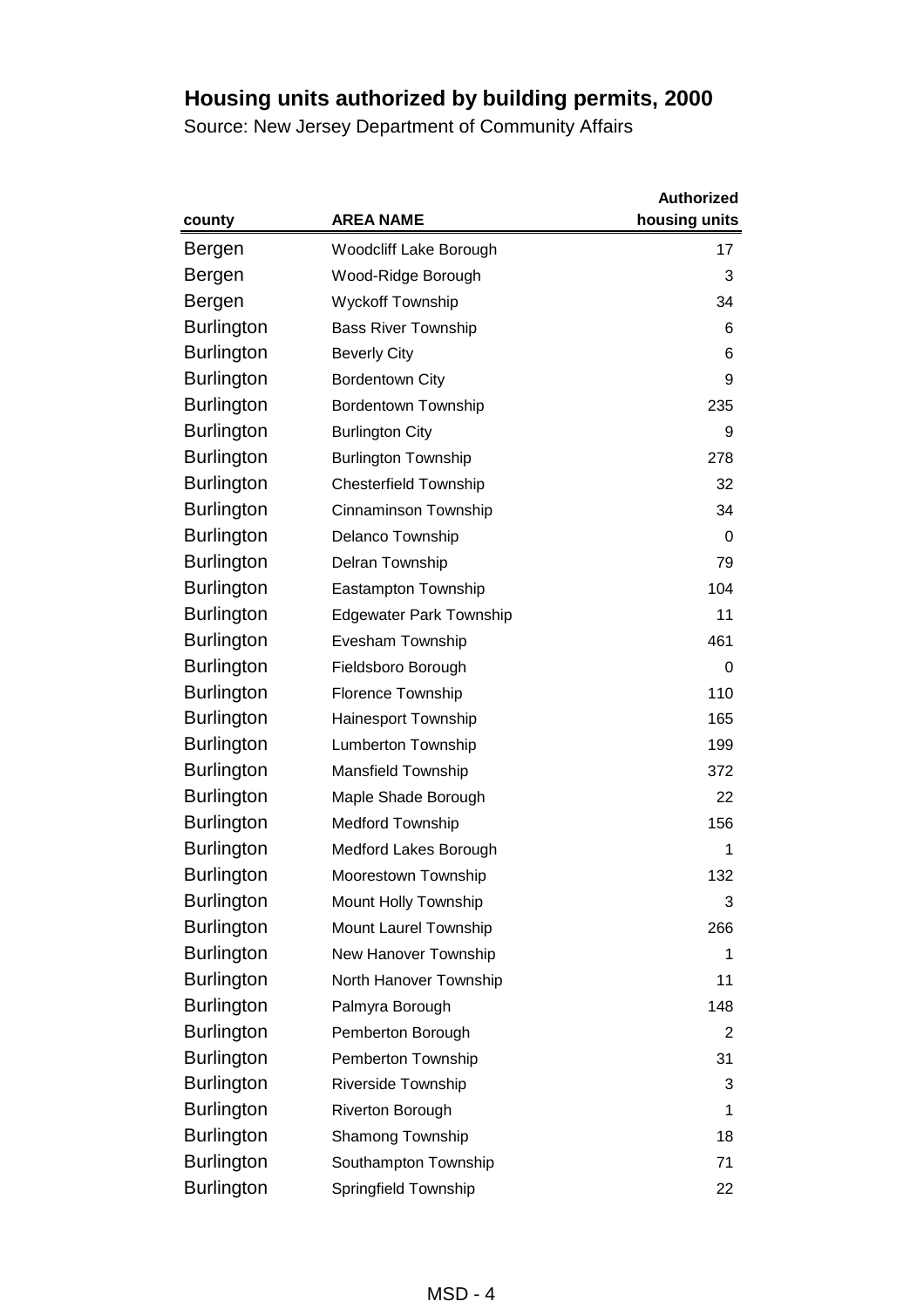|                   |                             | <b>Authorized</b> |
|-------------------|-----------------------------|-------------------|
| county            | <b>AREA NAME</b>            | housing units     |
| <b>Burlington</b> | <b>Tabernacle Township</b>  | 11                |
| <b>Burlington</b> | <b>Washington Township</b>  | 3                 |
| <b>Burlington</b> | <b>Westampton Township</b>  | 33                |
| <b>Burlington</b> | Willingboro Township        | 105               |
| <b>Burlington</b> | <b>Woodland Township</b>    | 38                |
| <b>Burlington</b> | Wrightstown Borough         | 0                 |
| Camden            | Audubon Borough             | 1                 |
| Camden            | Audubon Park Borough        | 0                 |
| Camden            | Barrington Borough          | 2                 |
| Camden            | Bellmawr Borough            | 4                 |
| Camden            | Berlin Borough              | 129               |
| Camden            | <b>Berlin Township</b>      | 8                 |
| Camden            | Brooklawn Borough           | 0                 |
| Camden            | Camden City                 | 39                |
| Camden            | <b>Cherry Hill Township</b> | 129               |
| Camden            | <b>Chesilhurst Borough</b>  | 4                 |
| Camden            | <b>Clementon Borough</b>    | 0                 |
| Camden            | Collingswood Borough        | 3                 |
| Camden            | Gibbsboro Borough           | 3                 |
| Camden            | <b>Gloucester City</b>      | 1                 |
| Camden            | <b>Gloucester Township</b>  | 276               |
| Camden            | <b>Haddon Township</b>      | 3                 |
| Camden            | Haddonfield Borough         | 7                 |
| Camden            | Haddon Heights Borough      | 1                 |
| Camden            | Hi-nella Borough            | 0                 |
| Camden            | Laurel Springs Borough      | 1                 |
| Camden            | Lawnside Borough            | 7                 |
| Camden            | Lindenwold Borough          | 3                 |
| Camden            | Magnolia Borough            | 5                 |
| Camden            | Merchantville Borough       | 0                 |
| Camden            | Mount Ephraim Borough       | 3                 |
| Camden            | Oaklyn Borough              | 0                 |
| Camden            | Pennsauken Township         | 13                |
| Camden            | Pine Hill Borough           | 10                |
| Camden            | Pine Valley Borough         | 2                 |
| Camden            | Runnemede Borough           | 4                 |
| Camden            | Somerdale Borough           | 1                 |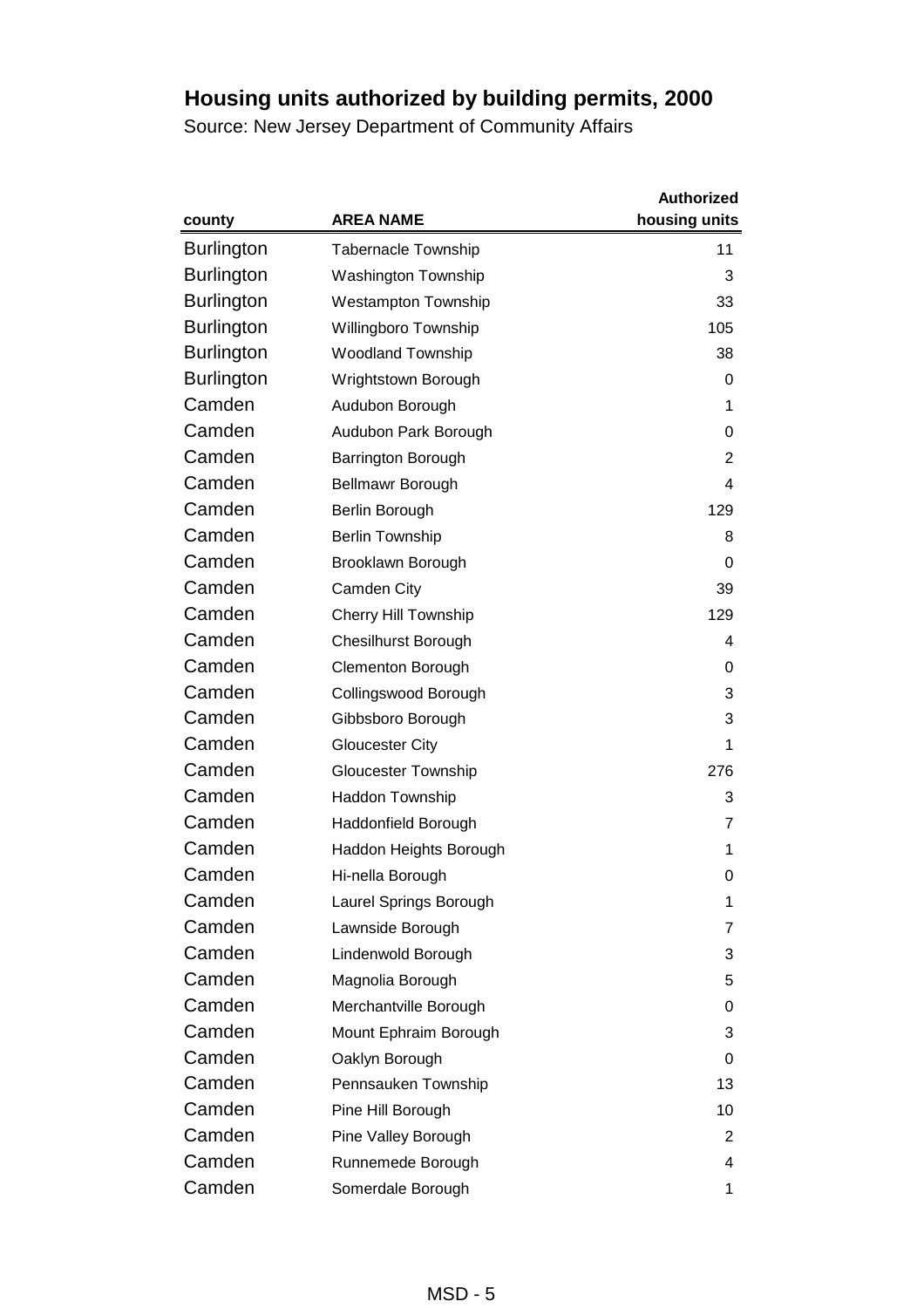|            |                                 | <b>Authorized</b> |
|------------|---------------------------------|-------------------|
| county     | <b>AREA NAME</b>                | housing units     |
| Camden     | <b>Stratford Borough</b>        | 17                |
| Camden     | <b>Tavistock Borough</b>        | 0                 |
| Camden     | Voorhees Township               | 126               |
| Camden     | <b>Waterford Township</b>       | 21                |
| Camden     | <b>Winslow Township</b>         | 74                |
| Camden     | Woodlynne Borough               | 0                 |
| Cape May   | Avalon Borough                  | 111               |
| Cape May   | Cape May City                   | 23                |
| Cape May   | Cape May Point Borough          | 9                 |
| Cape May   | Dennis Township                 | 24                |
| Cape May   | Lower Township                  | 110               |
| Cape May   | Middle Township                 | 227               |
| Cape May   | North Wildwood City             | 108               |
| Cape May   | Ocean City                      | 412               |
| Cape May   | Sea Isle City                   | 246               |
| Cape May   | Stone Harbor Borough            | 39                |
| Cape May   | <b>Upper Township</b>           | 67                |
| Cape May   | West Cape May Borough           | 24                |
| Cape May   | West Wildwood Borough           | 8                 |
| Cape May   | <b>Wildwood City</b>            | 31                |
| Cape May   | Wildwood Crest Borough          | 71                |
| Cape May   | Woodbine Borough                | 3                 |
| Cumberland | <b>Bridgeton City</b>           | 1                 |
| Cumberland | <b>Commercial Township</b>      | 10                |
| Cumberland | <b>Deerfield Township</b>       | 17                |
| Cumberland | Downe Township                  | 2                 |
| Cumberland | <b>Fairfield Township</b>       | 6                 |
| Cumberland | <b>Greenwich Township</b>       | 0                 |
| Cumberland | <b>Hopewell Township</b>        | 13                |
| Cumberland | Lawrence Township               | 7                 |
| Cumberland | Maurice River Township          | 10                |
| Cumberland | Millville City                  | 47                |
| Cumberland | Shiloh Borough                  | 0                 |
| Cumberland | <b>Stow Creek Township</b>      | 7                 |
| Cumberland | <b>Upper Deerfield Township</b> | 15                |
| Cumberland | <b>Vineland City</b>            | 197               |
| Essex      | <b>Belleville Town</b>          | 11                |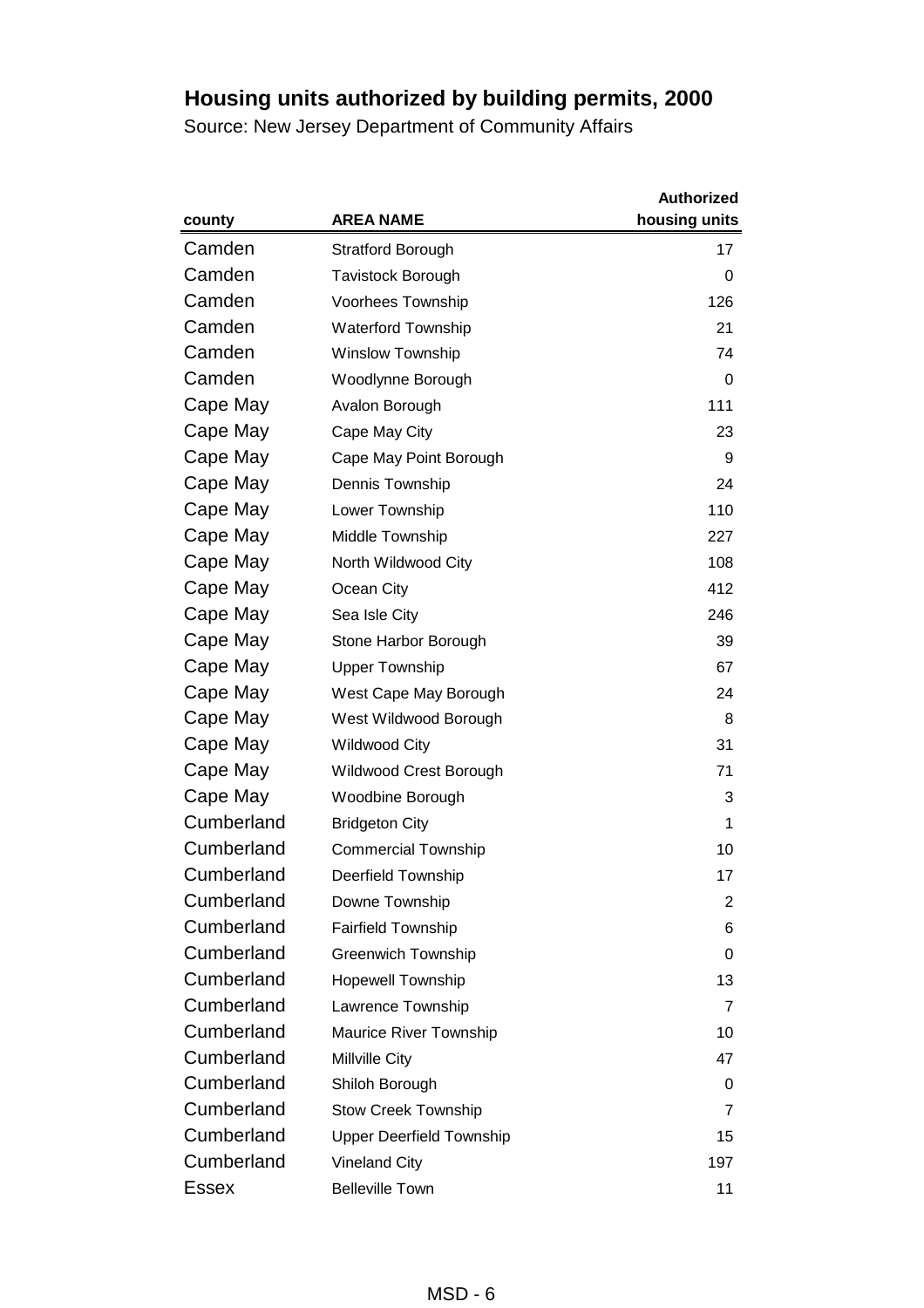|              |                                | <b>Authorized</b> |
|--------------|--------------------------------|-------------------|
| county       | <b>AREA NAME</b>               | housing units     |
| Essex        | <b>Bloomfield Township</b>     | 1                 |
| Essex        | <b>Caldwell Township</b>       | 12                |
| Essex        | <b>Cedar Grove Township</b>    | 15                |
| Essex        | East Orange City               | 0                 |
| <b>Essex</b> | <b>Essex Fells Township</b>    | 1                 |
| <b>Essex</b> | Fairfield Township             | 52                |
| <b>Essex</b> | Glen Ridge Borough             | 0                 |
| Essex        | Irvington Township             | 16                |
| Essex        | Livingston Township            | 58                |
| Essex        | Maplewood Township             | 19                |
| <b>Essex</b> | Millburn Township              | 15                |
| Essex        | <b>Montclair Township</b>      | 14                |
| Essex        | <b>Newark City</b>             | 685               |
| <b>Essex</b> | North Caldwell Borough         | 4                 |
| <b>Essex</b> | Nutley Township                | 342               |
| <b>Essex</b> | City of Orange Township        | 23                |
| Essex        | Roseland Borough               | 2                 |
| Essex        | South Orange Village           | 209               |
| Essex        | Verona Township                | 7                 |
| Essex        | West Caldwell Township         | 6                 |
| <b>Essex</b> | West Orange Township           | 121               |
| Gloucester   | Clayton Borough                | 10                |
| Gloucester   | <b>Deptford Township</b>       | 166               |
| Gloucester   | <b>East Greenwich Township</b> | 151               |
| Gloucester   | <b>Elk Township</b>            | 14                |
| Gloucester   | Franklin Township              | 70                |
| Gloucester   | Glassboro Borough              | 20                |
| Gloucester   | <b>Greenwich Township</b>      | 4                 |
| Gloucester   | Harrison Township              | 116               |
| Gloucester   | Logan Township                 | 1                 |
| Gloucester   | Mantua Township                | 6                 |
| Gloucester   | Monroe Township                | 132               |
| Gloucester   | National Park Borough          | 0                 |
| Gloucester   | Newfield Borough               | 2                 |
| Gloucester   | Paulsboro Borough              | 3                 |
| Gloucester   | Pitman Borough                 | 1                 |
| Gloucester   | South Harrison Township        | 42                |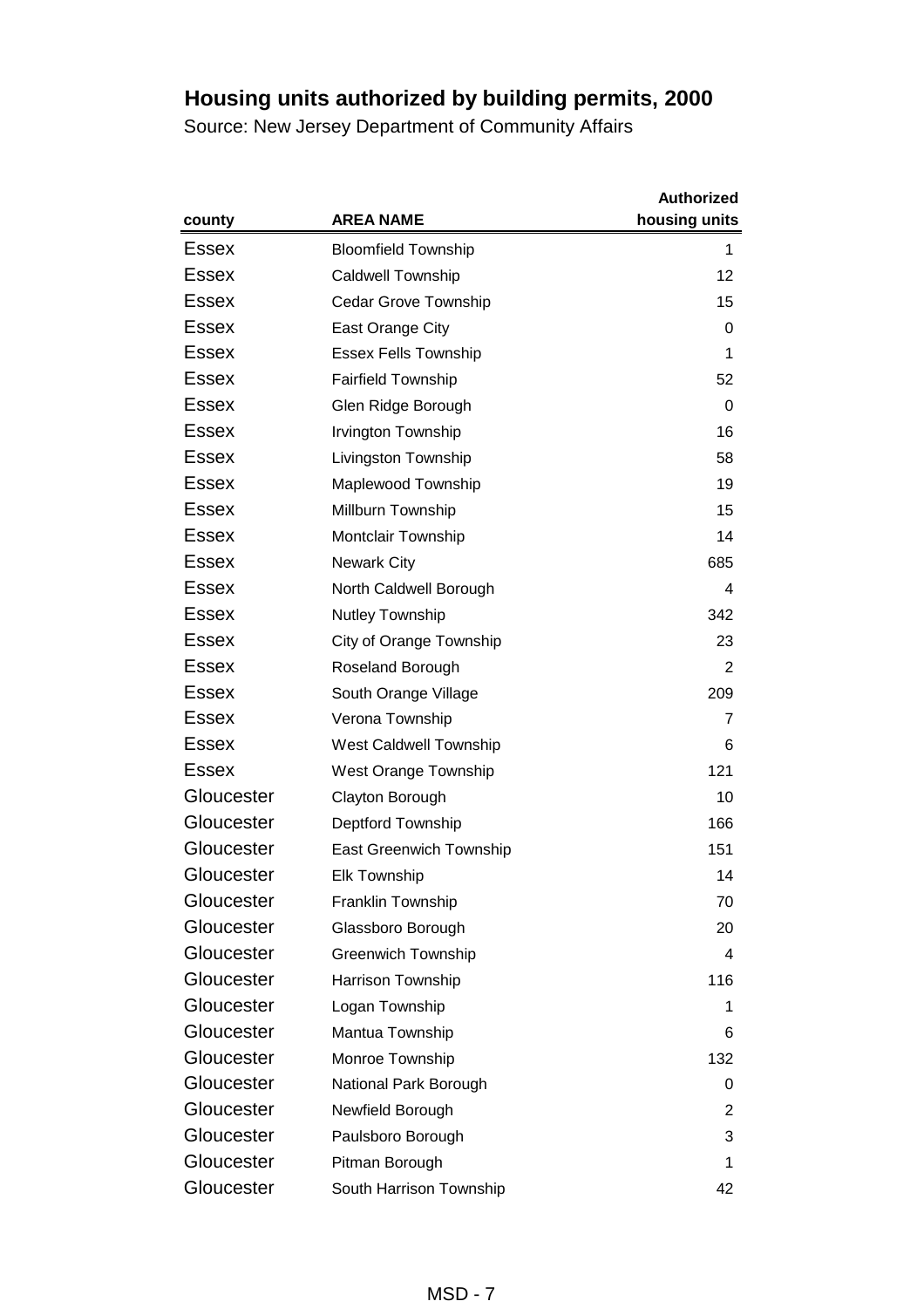|            |                            | <b>Authorized</b> |
|------------|----------------------------|-------------------|
| county     | <b>AREA NAME</b>           | housing units     |
| Gloucester | Swedesborough Borough      | 2                 |
| Gloucester | <b>Washington Township</b> | 450               |
| Gloucester | Wenonah Borough            | 0                 |
| Gloucester | West Deptford Township     | 101               |
| Gloucester | Westville Borough          | 0                 |
| Gloucester | <b>Woodbury City</b>       | 1                 |
| Gloucester | Woodbury Heights Borough   | 8                 |
| Gloucester | Woolwich Township          | 234               |
| Hudson     | <b>Bayonne City</b>        | 130               |
| Hudson     | East Newark Borough        | 0                 |
| Hudson     | <b>Guttenberg Town</b>     | 95                |
| Hudson     | <b>Harrison Town</b>       | 10                |
| Hudson     | Hoboken City               | 184               |
| Hudson     | Jersey City                | 203               |
| Hudson     | Kearny Town                | 8                 |
| Hudson     | North Bergen Township      | 434               |
| Hudson     | Secaucus Town              | 1                 |
| Hudson     | <b>Union City</b>          | 152               |
| Hudson     | Weehawken Township         | 0                 |
| Hudson     | West New York Town         | 608               |
| Hunterdon  | Alexandria Township        | 27                |
| Hunterdon  | Bethlehem Township         | 17                |
| Hunterdon  | <b>Bloomsbury Borough</b>  | 0                 |
| Hunterdon  | Califon Borough            | 0                 |
| Hunterdon  | <b>Clinton Town</b>        | 1                 |
| Hunterdon  | Clinton Township           | 83                |
| Hunterdon  | Delaware Township          | 22                |
| Hunterdon  | East Amwell Township       | 9                 |
| Hunterdon  | Flemington Borough         | 0                 |
| Hunterdon  | Franklin Township          | 22                |
| Hunterdon  | Frenchtown Borough         | 1                 |
| Hunterdon  | Glen Gardner Borough       | 1                 |
| Hunterdon  | Hampton Borough            | 1                 |
| Hunterdon  | High Bridge Borough        | $\overline{2}$    |
| Hunterdon  | <b>Holland Township</b>    | 6                 |
| Hunterdon  | Kingwood Township          | 33                |
| Hunterdon  | Lambertville City          | 3                 |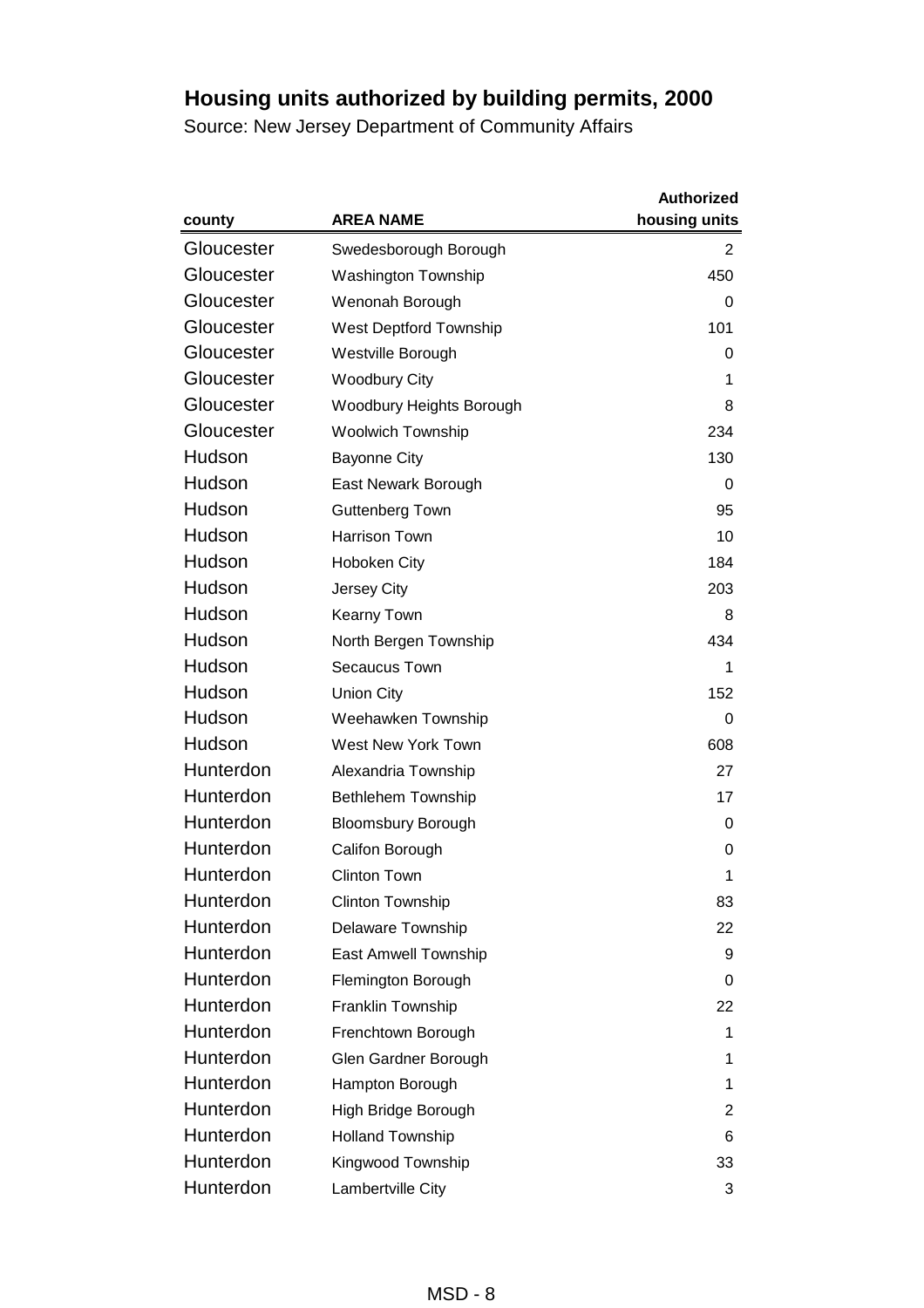|                  |                              | <b>Authorized</b> |
|------------------|------------------------------|-------------------|
| county           | <b>AREA NAME</b>             | housing units     |
| Hunterdon        | Lebanon Borough              | 15                |
| Hunterdon        | Lebanon Township             | 49                |
| Hunterdon        | Milford Borough              | 0                 |
| Hunterdon        | Raritan Township             | 193               |
| Hunterdon        | Readington Township          | 58                |
| Hunterdon        | Stockton Borough             | 2                 |
| Hunterdon        | <b>Tewksbury Township</b>    | 35                |
| Hunterdon        | Union Township               | 22                |
| Hunterdon        | <b>West Amwell Township</b>  | 24                |
| Mercer           | East Windsor Township        | 222               |
| Mercer           | Ewing Township               | 70                |
| Mercer           | Hamilton Township            | 245               |
| Mercer           | Hightstown Borough           | 24                |
| Mercer           | Hopewell Borough             | 26                |
| Mercer           | <b>Hopewell Township</b>     | 84                |
| Mercer           | Lawrence Township            | 296               |
| Mercer           | Pennington Borough           | 1                 |
| Mercer           | Princeton Borough            | 2                 |
| Mercer           | Princeton Township           | 127               |
| Mercer           | <b>Trenton City</b>          | 37                |
| Mercer           | <b>Washington Township</b>   | 35                |
| Mercer           | West Windsor Township        | 274               |
| <b>Middlesex</b> | Carteret Borough             | 185               |
| <b>Middlesex</b> | <b>Cranbury Township</b>     | 17                |
| <b>Middlesex</b> | Dunellen Borough             | 3                 |
| <b>Middlesex</b> | East Brunswick Township      | 130               |
| <b>Middlesex</b> | <b>Edison Township</b>       | 90                |
| <b>Middlesex</b> | Helmetta Borough             | 12                |
| <b>Middlesex</b> | <b>Highland Park Borough</b> | 59                |
| <b>Middlesex</b> | Jamesburg Borough            | 52                |
| <b>Middlesex</b> | Old Bridge Township          | 226               |
| <b>Middlesex</b> | Metuchen Borough             | 58                |
| <b>Middlesex</b> | Middlesex Borough            | 1                 |
| <b>Middlesex</b> | Milltown Borough             | 2                 |
| Middlesex        | Monroe Township              | 435               |
| <b>Middlesex</b> | New Brunsick City            | 40                |
| Middlesex        | North Brunswick Township     | 239               |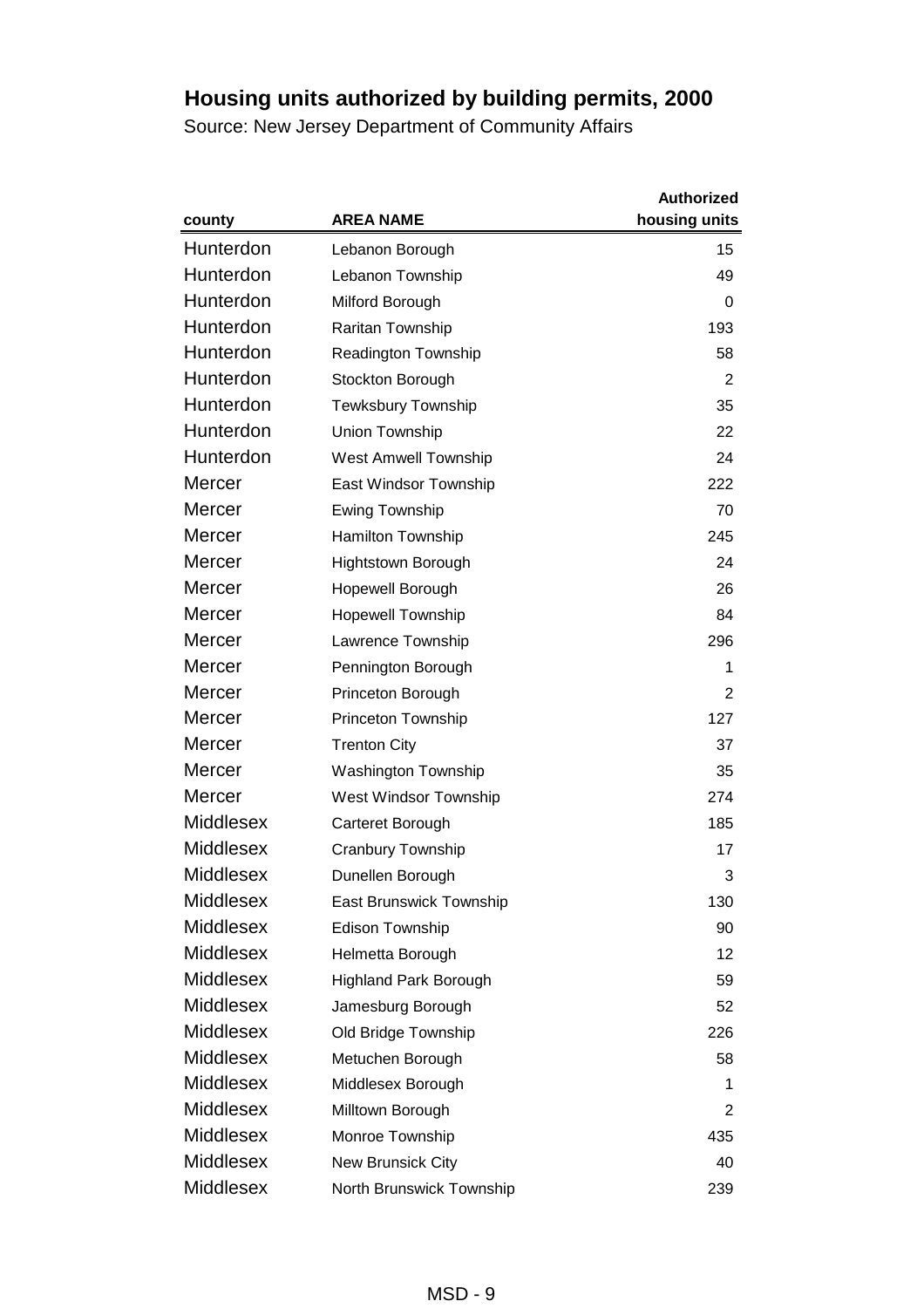|                  |                              | <b>Authorized</b> |
|------------------|------------------------------|-------------------|
| county           | <b>AREA NAME</b>             | housing units     |
| <b>Middlesex</b> | Perth Amboy City             | 14                |
| <b>Middlesex</b> | Piscataway Township          | 54                |
| <b>Middlesex</b> | Plainsboro Township          | 144               |
| <b>Middlesex</b> | Sayreville Borough           | 143               |
| <b>Middlesex</b> | South Amboy City             | 0                 |
| <b>Middlesex</b> | South Brunswick Township     | 420               |
| <b>Middlesex</b> | South Plainfield Borough     | 57                |
| <b>Middlesex</b> | South River Borough          | 79                |
| <b>Middlesex</b> | Spotswood Borough            | 6                 |
| <b>Middlesex</b> | Woodbridge Township          | 189               |
| Monmouth         | Allenhurst Borough           | 0                 |
| Monmouth         | Allentown Borough            | 0                 |
| Monmouth         | <b>Asbury Park City</b>      | 9                 |
| Monmouth         | Atlantic Highlands Borough   | 3                 |
| Monmouth         | Avon-by-the-Sea Borough      | 5                 |
| Monmouth         | Belmar Borough               | 1                 |
| Monmouth         | <b>Bradley Beach Borough</b> | 12                |
| Monmouth         | <b>Brielle Borough</b>       | 15                |
| Monmouth         | <b>Colts Neck Township</b>   | 59                |
| Monmouth         | Deal Borough                 | 3                 |
| Monmouth         | Eatontown Borough            | 3                 |
| Monmouth         | Englishtown Borough          | 3                 |
| Monmouth         | Fair Haven Borough           | 7                 |
| Monmouth         | Farmingdale Borough          | 1                 |
| Monmouth         | Freehold Borough             | 7                 |
| Monmouth         | <b>Freehold Township</b>     | 453               |
| Monmouth         | Highlands Borough            | 14                |
| Monmouth         | Holmdel Township             | 126               |
| Monmouth         | Howell Township              | 200               |
| Monmouth         | Interlaken Borough           | 0                 |
| Monmouth         | Keansburg Borough            | 6                 |
| Monmouth         | Keyport Borough              | 3                 |
| Monmouth         | Little Silver Borough        | 5                 |
| Monmouth         | Loch Arbour Village          | 0                 |
| Monmouth         | Long Branch City             | 107               |
| Monmouth         | Manalapan Township           | 572               |
| Monmouth         | Manasquan Borough            | 20                |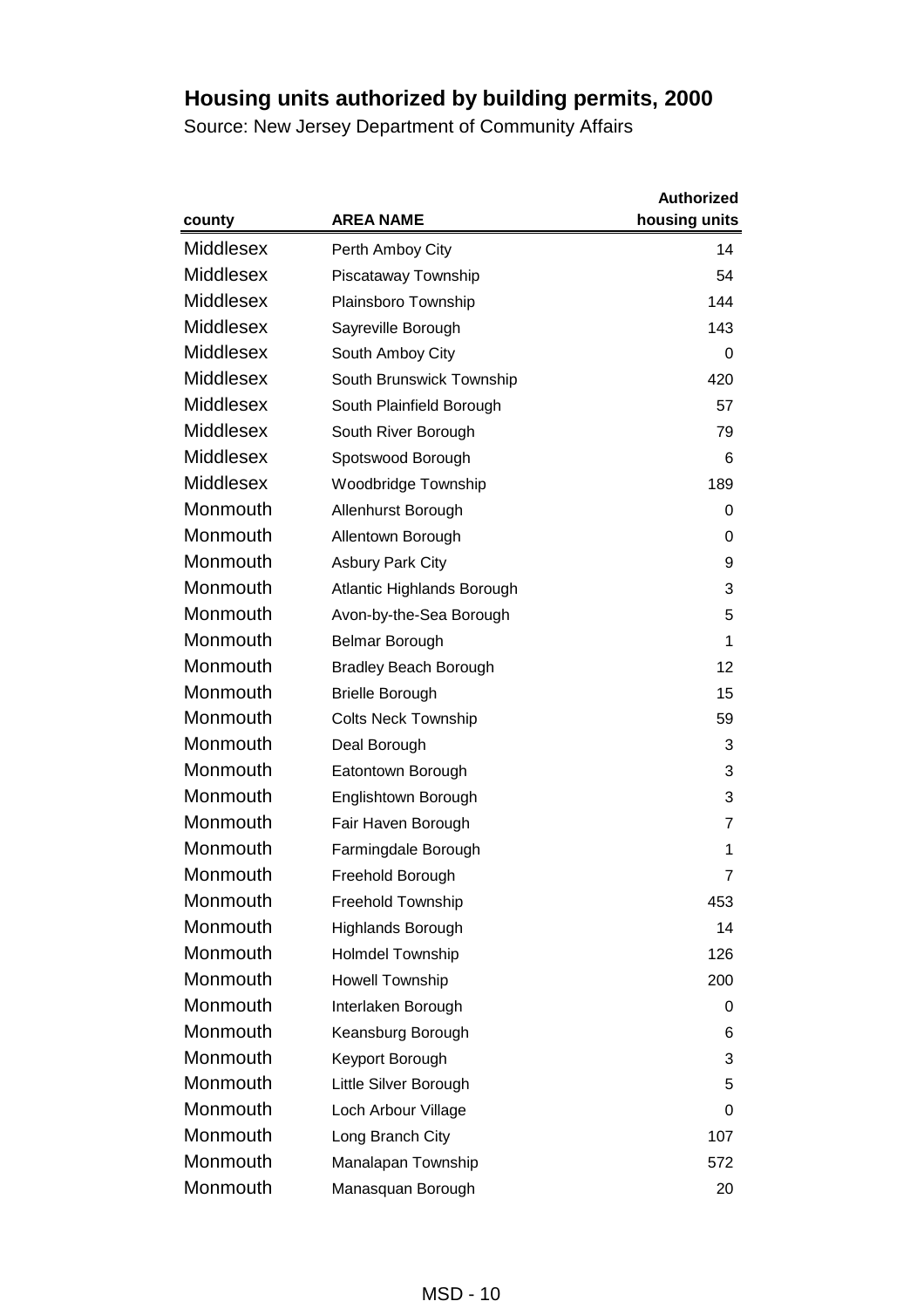|               |                                | <b>Authorized</b> |
|---------------|--------------------------------|-------------------|
| county        | <b>AREA NAME</b>               | housing units     |
| Monmouth      | Marlboro Township              | 237               |
| Monmouth      | Matawan Borough                | 16                |
| Monmouth      | Aberdeen Township              | 21                |
| Monmouth      | Middletown Township            | 65                |
| Monmouth      | Millstone Township             | 81                |
| Monmouth      | Monmouth Beach Borough         | 10                |
| Monmouth      | Neptune Township               | 66                |
| Monmouth      | Neptune City Borough           | 1                 |
| Monmouth      | <b>Tinton Falls Borough</b>    | 663               |
| Monmouth      | Ocean Township                 | 40                |
| Monmouth      | Oceanport Borough              | 9                 |
| Monmouth      | <b>Hazlet Township</b>         | 8                 |
| Monmouth      | Red Bank Borough               | 29                |
| Monmouth      | Roosevelt Borough              | 0                 |
| Monmouth      | Rumson Borough                 | 17                |
| Monmouth      | Sea Bright Borough             | 2                 |
| Monmouth      | Sea Girt Borough               | 7                 |
| Monmouth      | Shrewsbury Borough             | 28                |
| Monmouth      | <b>Shrewsbury Township</b>     | 0                 |
| Monmouth      | South Belmar Borough           | 2                 |
| Monmouth      | Spring Lake Borough            | 26                |
| Monmouth      | Spring Lake Heights Borough    | 14                |
| Monmouth      | Union Beach Borough            | 31                |
| Monmouth      | <b>Upper Freehold Township</b> | 174               |
| Monmouth      | <b>Wall Township</b>           | 375               |
| Monmouth      | West Long Branch Borough       | 8                 |
| <b>Morris</b> | <b>Boonton Town</b>            | 4                 |
| <b>Morris</b> | Boonton Township               | 14                |
| <b>Morris</b> | <b>Butler Borough</b>          | 190               |
| <b>Morris</b> | Chatham Borough                | 12                |
| <b>Morris</b> | Chatham Township               | 9                 |
| <b>Morris</b> | Chester Borough                | 6                 |
| <b>Morris</b> | <b>Chester Township</b>        | 83                |
| <b>Morris</b> | Denville Township              | 37                |
| <b>Morris</b> | Dover Town                     | 15                |
| <b>Morris</b> | East Hanover Township          | 32                |
| <b>Morris</b> | Florham Park Borough           | 653               |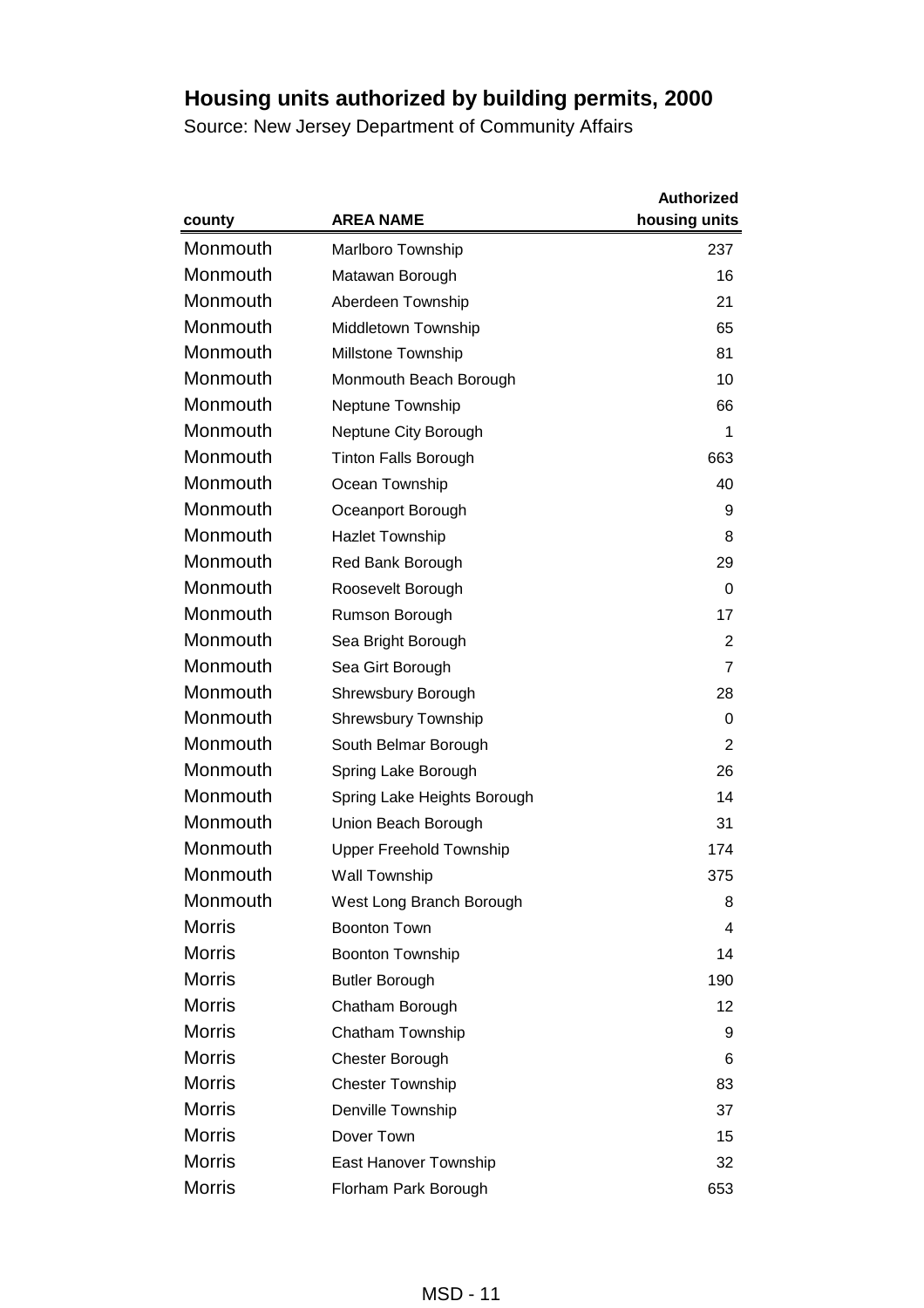|               |                                | <b>Authorized</b> |
|---------------|--------------------------------|-------------------|
| county        | <b>AREA NAME</b>               | housing units     |
| <b>Morris</b> | <b>Hanover Township</b>        | 12                |
| <b>Morris</b> | <b>Harding Township</b>        | 12                |
| <b>Morris</b> | Jefferson Township             | 42                |
| <b>Morris</b> | Kinnelon Borough               | 30                |
| <b>Morris</b> | Lincoln Park Borough           | 65                |
| <b>Morris</b> | Madison Borough                | 4                 |
| <b>Morris</b> | Mendham Borough                | 9                 |
| <b>Morris</b> | Mendham Township               | 40                |
| <b>Morris</b> | Mine Hill Township             | $\overline{7}$    |
| <b>Morris</b> | Montville Township             | 84                |
| <b>Morris</b> | Morris Township                | 20                |
| <b>Morris</b> | Morris Plains Borough          | 10                |
| <b>Morris</b> | Morristown Town                | 149               |
| <b>Morris</b> | Mountain Lakes Borough         | 13                |
| <b>Morris</b> | Mount Arlington Borough        | 169               |
| <b>Morris</b> | <b>Mount Olive Township</b>    | 157               |
| <b>Morris</b> | Netcong Borough                | 1                 |
| <b>Morris</b> | Parsippany-Troy Hills Twp      | 302               |
| <b>Morris</b> | Long Hill Township             | 15                |
| <b>Morris</b> | Pequannock Township            | 8                 |
| <b>Morris</b> | Randolph Township              | 186               |
| <b>Morris</b> | Riverdale Borough              | 26                |
| <b>Morris</b> | Rockaway Borough               | 5                 |
| <b>Morris</b> | Rockaway Township              | 420               |
| <b>Morris</b> | Roxbury Township               | 153               |
| <b>Morris</b> | <b>Victory Gardens Borough</b> | 0                 |
| <b>Morris</b> | <b>Washington Township</b>     | 114               |
| <b>Morris</b> | <b>Wharton Borough</b>         | 63                |
| Ocean         | Barnegat Light Borough         | 0                 |
| Ocean         | Bay Head Borough               | 6                 |
| Ocean         | Beach Haven Borough            | 30                |
| Ocean         | Beachwood Borough              | 29                |
| Ocean         | <b>Berkeley Township</b>       | 632               |
| Ocean         | <b>Brick Township</b>          | 322               |
| Ocean         | Dover Township                 | 737               |
| Ocean         | Eagleswood Township            | 6                 |
| Ocean         | Harvey Cedars Borough          | 0                 |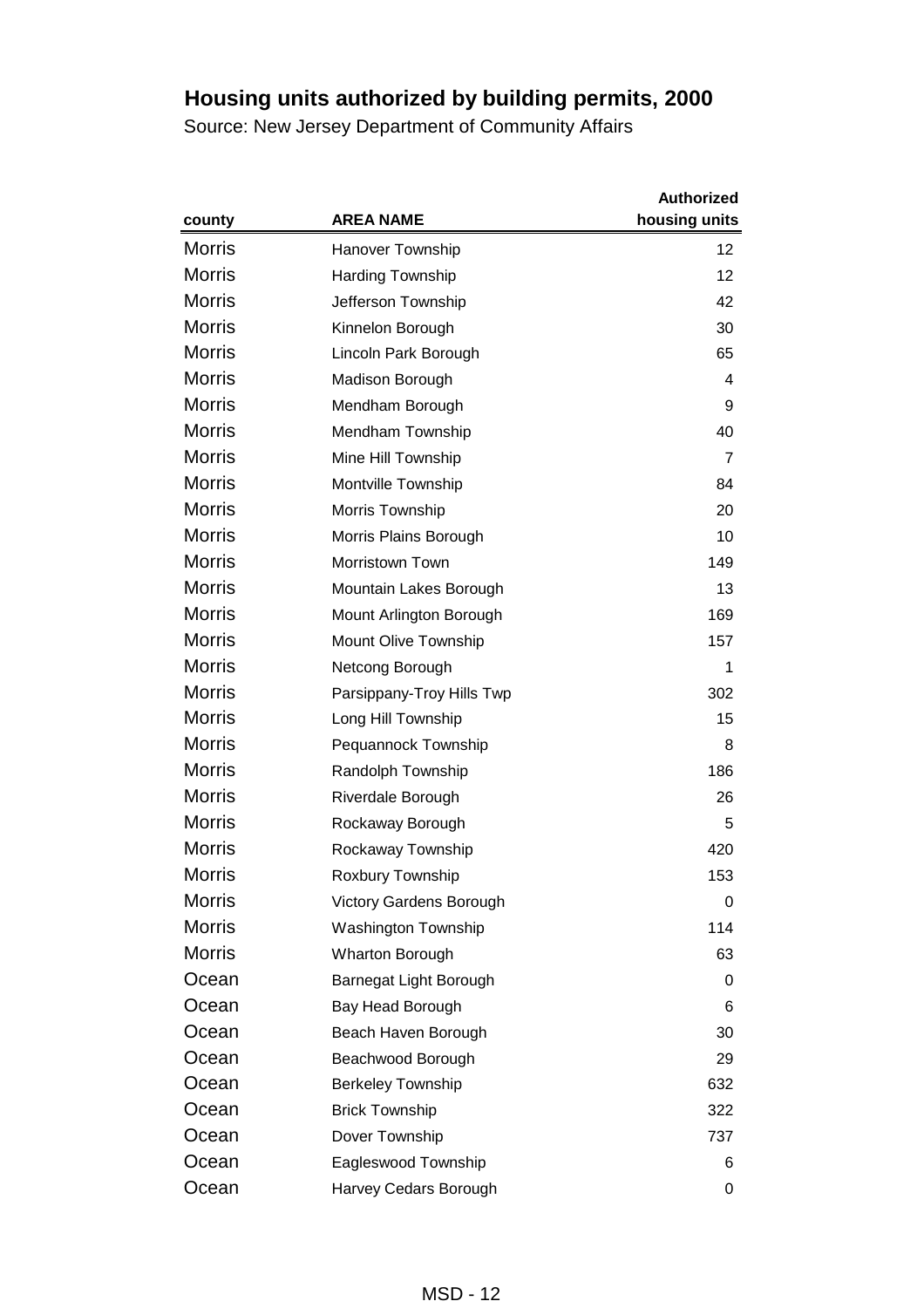|         |                               | <b>Authorized</b> |
|---------|-------------------------------|-------------------|
| county  | <b>AREA NAME</b>              | housing units     |
| Ocean   | <b>Island Heights Borough</b> | 4                 |
| Ocean   | Jackson Township              | 1,137             |
| Ocean   | Lacey Township                | 138               |
| Ocean   | Lakehurst Borough             | 0                 |
| Ocean   | Lakewood Township             | 984               |
| Ocean   | Lavallette Borough            | $\overline{7}$    |
| Ocean   | Little Egg Harbor Township    | 327               |
| Ocean   | Long Beach Township           | 23                |
| Ocean   | <b>Manchester Township</b>    | 488               |
| Ocean   | Mantoloking Borough           | 7                 |
| Ocean   | Ocean Township                | 55                |
| Ocean   | Ocean Gate Borough            | 1                 |
| Ocean   | Pine Beach Borough            | 2                 |
| Ocean   | <b>Plumsted Township</b>      | 116               |
| Ocean   | Point Pleasant Borough        | 42                |
| Ocean   | Point Pleasant Beach Boro     | 4                 |
| Ocean   | Seaside Heights Borough       | 2                 |
| Ocean   | Seaside Park Borough          | 16                |
| Ocean   | Ship Bottom Borough           | 18                |
| Ocean   | South Toms River Borough      | 2                 |
| Ocean   | <b>Stafford Township</b>      | 325               |
| Ocean   | Surf City Borough             | 35                |
| Ocean   | <b>Tuckerton Borough</b>      | 6                 |
| Ocean   | <b>Barnegat Township</b>      | 187               |
| Passaic | Bloomingdale Borough          | 5                 |
| Passaic | <b>Clifton City</b>           | 99                |
| Passaic | Haledon Borough               | 0                 |
| Passaic | Hawthorne Borough             | 7                 |
| Passaic | Little Falls Township         | 16                |
| Passaic | North Haledon Borough         | 11                |
| Passaic | Passaic City                  | 32                |
| Passaic | Paterson City                 | 150               |
| Passaic | Pompton Lakes Borough         | 20                |
| Passaic | Prospect Park Borough         | 0                 |
| Passaic | Ringwood Borough              | 19                |
| Passaic | <b>Totowa Borough</b>         | $\overline{7}$    |
| Passaic | Wanaque Borough               | 7                 |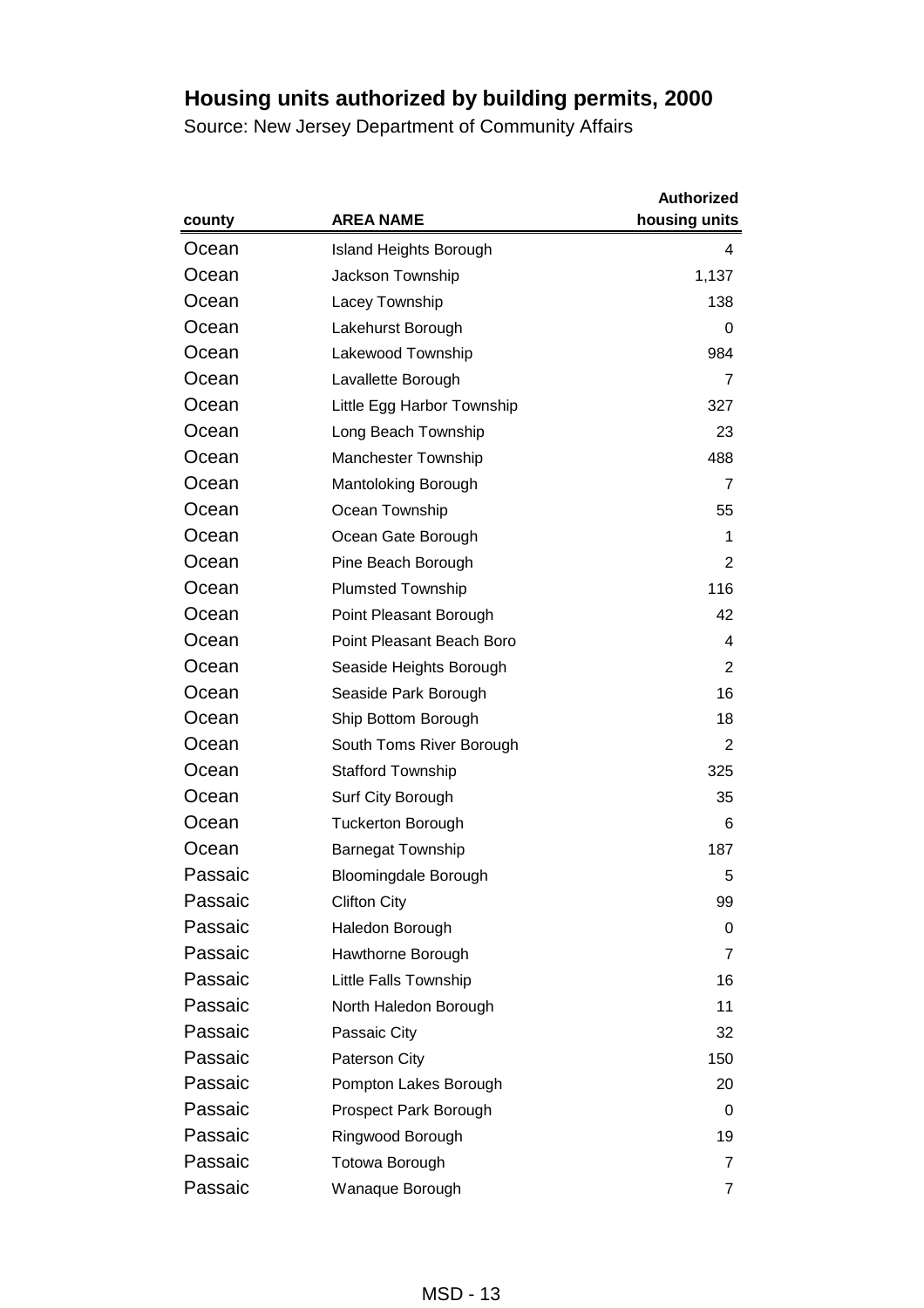|          |                                  | <b>Authorized</b> |
|----------|----------------------------------|-------------------|
| county   | <b>AREA NAME</b>                 | housing units     |
| Passaic  | Wayne Township                   | 107               |
| Passaic  | West Milford Township            | 148               |
| Passaic  | West Paterson Borough            | 58                |
| Salem    | <b>Alloway Township</b>          | 9                 |
| Salem    | Elmer Borough                    | 4                 |
| Salem    | <b>Elsinboro Township</b>        | 3                 |
| Salem    | Lower Alloways Creek Twp         | 6                 |
| Salem    | Mannington Township              | 3                 |
| Salem    | <b>Oldmans Township</b>          | 0                 |
| Salem    | Penns Grove Borough              | 0                 |
| Salem    | Pennsville Township              | 21                |
| Salem    | Pilesgrove Township              | 23                |
| Salem    | Pittsgrove Township              | 40                |
| Salem    | <b>Quinton Township</b>          | 10                |
| Salem    | Salem City                       | 0                 |
| Salem    | <b>Carneys Point Township</b>    | 3                 |
| Salem    | <b>Upper Pittsgrove Township</b> | 24                |
| Salem    | Woodstown Borough                | 24                |
| Somerset | <b>Bedminster Township</b>       | $\overline{2}$    |
| Somerset | <b>Bernards Township</b>         | 164               |
| Somerset | Bernardsville Borough            | 49                |
| Somerset | Bound Brook Borough              | 9                 |
| Somerset | <b>Branchburg Township</b>       | 45                |
| Somerset | <b>Bridgewater Township</b>      | 126               |
| Somerset | Far Hills Borough                | 8                 |
| Somerset | Franklin Township                | 1,054             |
| Somerset | <b>Green Brook Township</b>      | 203               |
| Somerset | Hillsborough Township            | 18                |
| Somerset | Manville Borough                 | 5                 |
| Somerset | Millstone Borough                | 0                 |
| Somerset | Montgomery Township              | 206               |
| Somerset | North Plainfield Borough         | 3                 |
| Somerset | Peapack-Gladstone Borough        | 9                 |
| Somerset | Raritan Borough                  | 5                 |
| Somerset | Rocky Hill Borough               | 0                 |
| Somerset | Somerville Borough               | 9                 |
| Somerset | South Bound Brook Borough        | 1                 |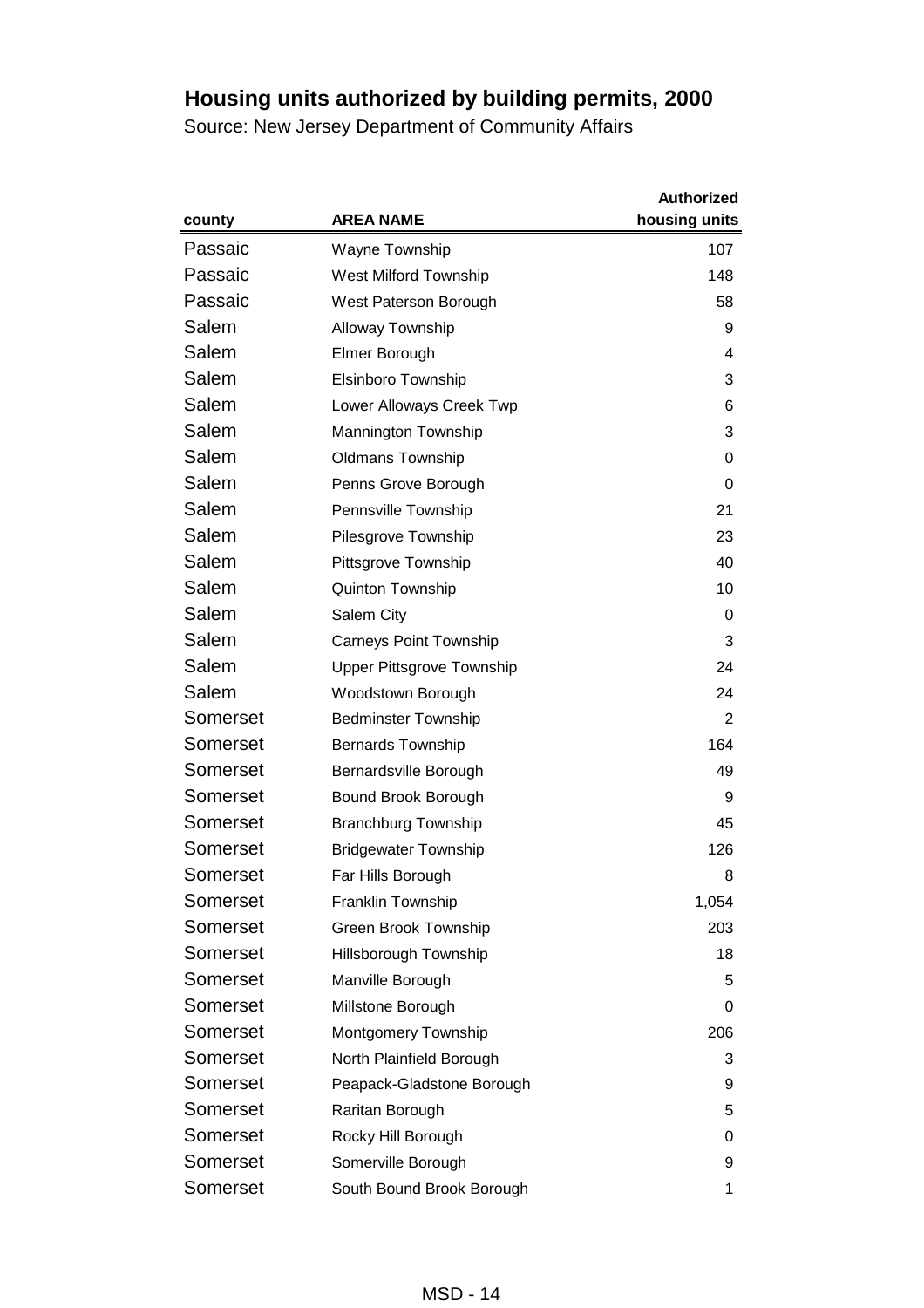|               |                                  | <b>Authorized</b> |
|---------------|----------------------------------|-------------------|
| county        | <b>AREA NAME</b>                 | housing units     |
| Somerset      | Warren Township                  | 151               |
| Somerset      | Watchung Borough                 | 21                |
| Sussex        | Andover Borough                  | 0                 |
| Sussex        | Andover Township                 | 49                |
| Sussex        | <b>Branchville Borough</b>       | 0                 |
| Sussex        | Byram Township                   | 26                |
| Sussex        | <b>Frankford Township</b>        | 21                |
| Sussex        | Franklin Borough                 | 5                 |
| Sussex        | Fredon Township                  | 25                |
| Sussex        | Green Township                   | 28                |
| Sussex        | Hamburg Borough                  | 67                |
| Sussex        | Hampton Township                 | 22                |
| Sussex        | Hardyston Township               | 174               |
| Sussex        | <b>Hopatcong Borough</b>         | 9                 |
| Sussex        | Lafayette Township               | 14                |
| Sussex        | Montague Township                | 13                |
| Sussex        | Newton Town                      | 19                |
| Sussex        | Ogdensburg Borough               | 0                 |
| Sussex        | Sandyston Township               | 2                 |
| Sussex        | Sparta Township                  | 103               |
| Sussex        | Stanhope Borough                 | 9                 |
| Sussex        | <b>Stillwater Township</b>       | 12                |
| <b>Sussex</b> | Sussex Borough                   | 1                 |
| Sussex        | Vernon Township                  | 52                |
| Sussex        | <b>Walpack Township</b>          | 0                 |
| Sussex        | <b>Wantage Township</b>          | 86                |
| Union         | <b>Berkeley Heights Township</b> | 26                |
| Union         | <b>Clark Township</b>            | 10                |
| Union         | <b>Cranford Township</b>         | 6                 |
| Union         | <b>Elizabeth City</b>            | 384               |
| Union         | Fanwood Borough                  | 6                 |
| Union         | Garwood Borough                  | 2                 |
| Union         | Hillside Township                | 9                 |
| Union         | Kenilworth Borough               | 4                 |
| Union         | Linden City                      | 71                |
| Union         | Mountainside Borough             | 4                 |
| Union         | New Providence Borough           | 7                 |